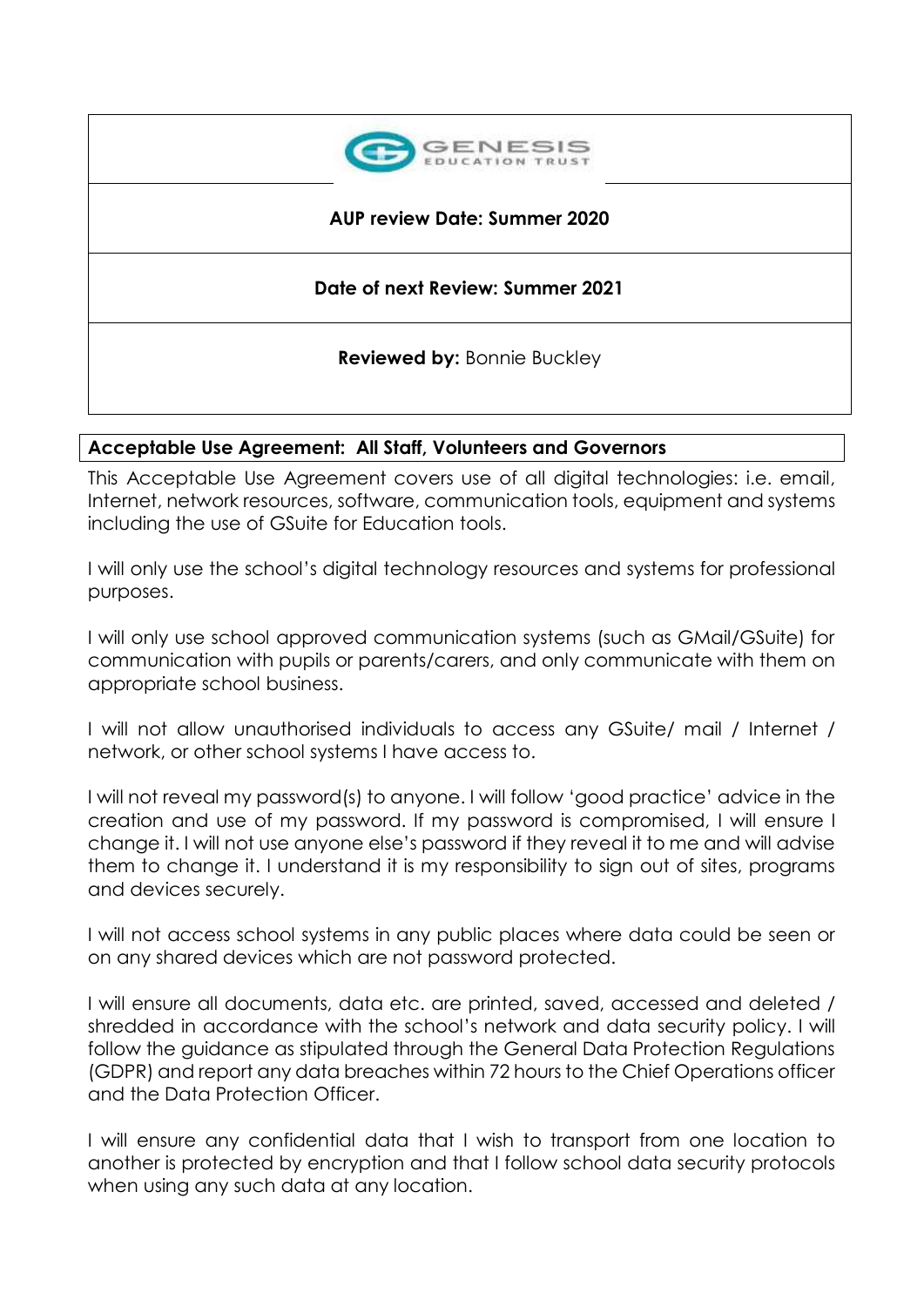I understand that data protection policy requires that any information seen by me with regard to staff or pupil information, held within the school's information management system, will be kept private and confidential, EXCEPT when it is deemed necessary that I am required by law to disclose such information to an appropriate authority.

I will not use personal digital cameras or camera phones or digital devices for taking, editing and transferring images or videos of pupils or staff and will not store any such images or videos at home. I will only use school approved equipment for any storage, editing or transfer of digital images / videos and ensure I only save photographs and videos of children and staff on the staff-only drive.

Any communications about school related matters must only take place through appropriate school channels: face to face conversations, school telephone and official school email accounts.

When communicating with the school via official communication channels, I will:

-Be respectful towards members of staff, and the school, at all times

-Be respectful of parents, carers and children

-Direct any complaints or concerns through the school's official channels, so they can be dealt with in line with the school's complaints procedure

When using any personal social media, I will not:

-Use personal social media during school hours

-Mention, complain about or criticise the school or members of staff. Nor will I try to resolve issues. I will use official school channels only to inform SLT if I am aware of a specific issue or incident

-Upload or share photos or videos on social media of any child, unless I have the permission from the Head Teacher

Please note that online comments may be regarded as defamatory if it is directly about, or refers to, an individual who may easily be identified. Should a situation arise whereby any such comment is made in relation to the school or one of its employees, legal advice will be sought with a view to appropriate action being taken.

I take seriously my responsibility to protect my online reputation and digital footprint . I understand the importance of upholding my online reputation, my professional reputation and that of the school, and I will do nothing to impair either. I will ensure, where used, I know how to use any social networking sites / tools securely, so as not to compromise my professional role

I will follow the school's policy on use of mobile phones / devices at school (which can be be found here: [https://docs.google.com/document/d/13AoiynP5KoyKRTWf5Z8Ehp40HqwKODf42](https://docs.google.com/document/d/13AoiynP5KoyKRTWf5Z8Ehp40HqwKODf42M-8nTXTbvY/edit?usp=sharing) [M-8nTXTbvY/edit?usp=sharing\)](https://docs.google.com/document/d/13AoiynP5KoyKRTWf5Z8Ehp40HqwKODf42M-8nTXTbvY/edit?usp=sharing).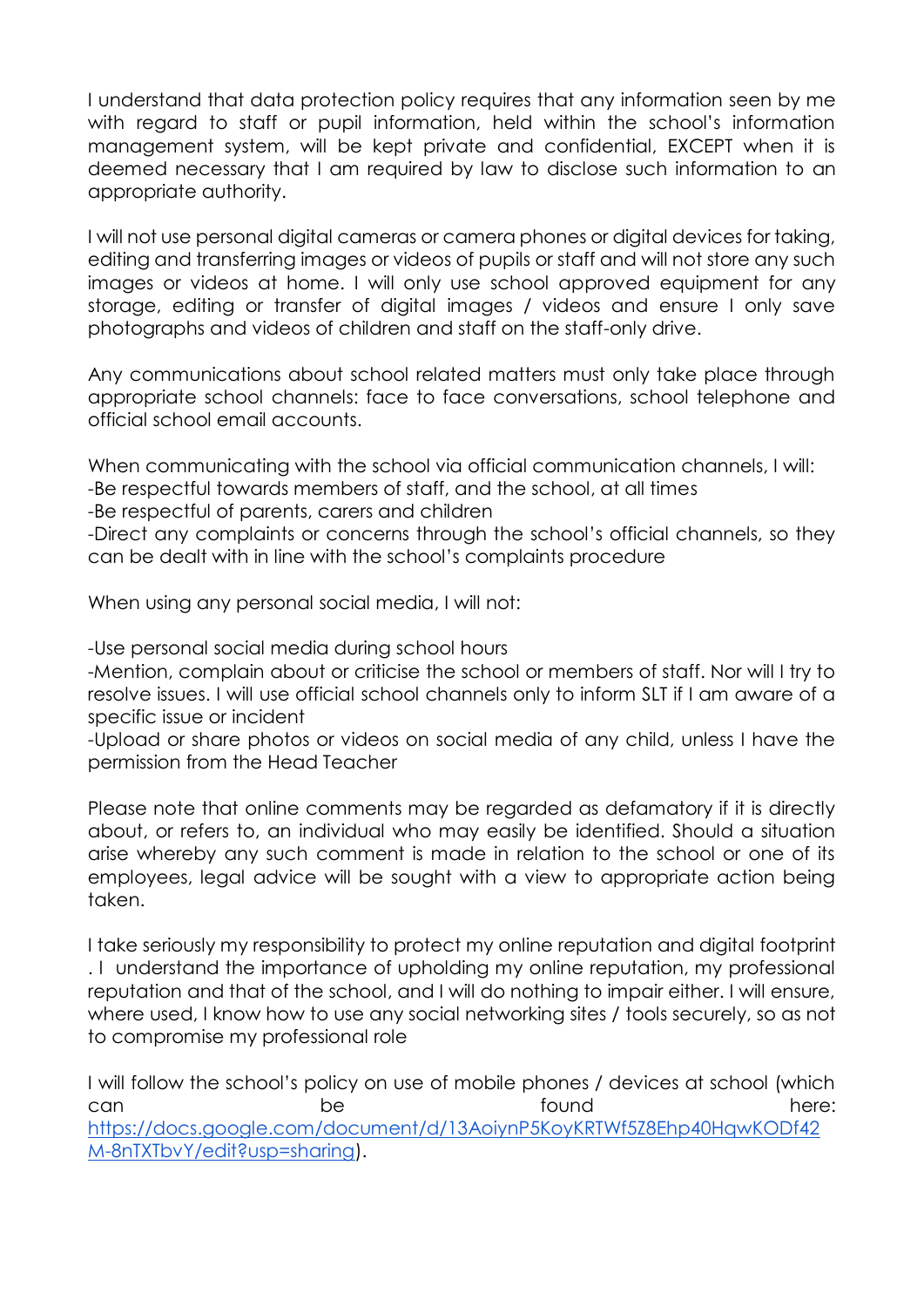I agree and accept that any device loaned to me by the school is provided solely to support my professional responsibilities and that I will notify the school of any "significant personal use" as defined by HM Revenue & Customs. I will keep any 'loaned' equipment up-to-date, using the school's recommended anti-virus and other ICT 'defence' systems.

I will not attempt to connect any personal devices (including USB flash drive) to the school network.

I will alert St Mary's/ St Saviour's/ St Margaret's child protection officer / appropriate senior member of staff if I feel the online behaviour of any child may be a cause for concern. I understand that it is my duty to support a whole-school safeguarding approach and will report any IT usage (of other staff or pupils), which I believe may be inappropriate or concerning in any way, to the Head / a senior member of staff / Safeguarding Lead at the school.

I understand that the levels of filtering in place by LGFL are set to ensure that children are safe from inappropriate, terrorist and extremist material when accessing the Internet at school, and will alert senior members of staff and the child protection officer if I feel any child may be exposed to such material intentionally or otherwise.

I will not browse, download or send material that could be considered offensive to colleagues. I will report any accidental access to, or receipt of inappropriate materials, or filtering breach or equipment failure to the appropriate line manager / school named contact.

I understand that all Internet and network traffic / usage can be logged and this information can be made available to the Head / Safeguarding Lead on their request. I understand that Internet encrypted content (via the https protocol), may be scanned for security and/or safeguarding purposes.

I will embed the school's online safety / digital literacy curriculum into my teaching (where appropriate) and act as a role model for pupils in relation to online behaviour, conduct and responsibilities.

# **Acceptable Use Policy (AUP): Agreement Form**

### **All Staff, Volunteers, Governors**

#### **User Signature**

I agree to abide by all the points above. I understand that I have a responsibility for my own, and others', online-safeguarding and I undertake to be a 'safe and responsible digital technologies user'. I understand that it is my responsibility to ensure that I remain up-to-date and read and understand the school's most recent online-safety and digital technology policies. I understand that failure to